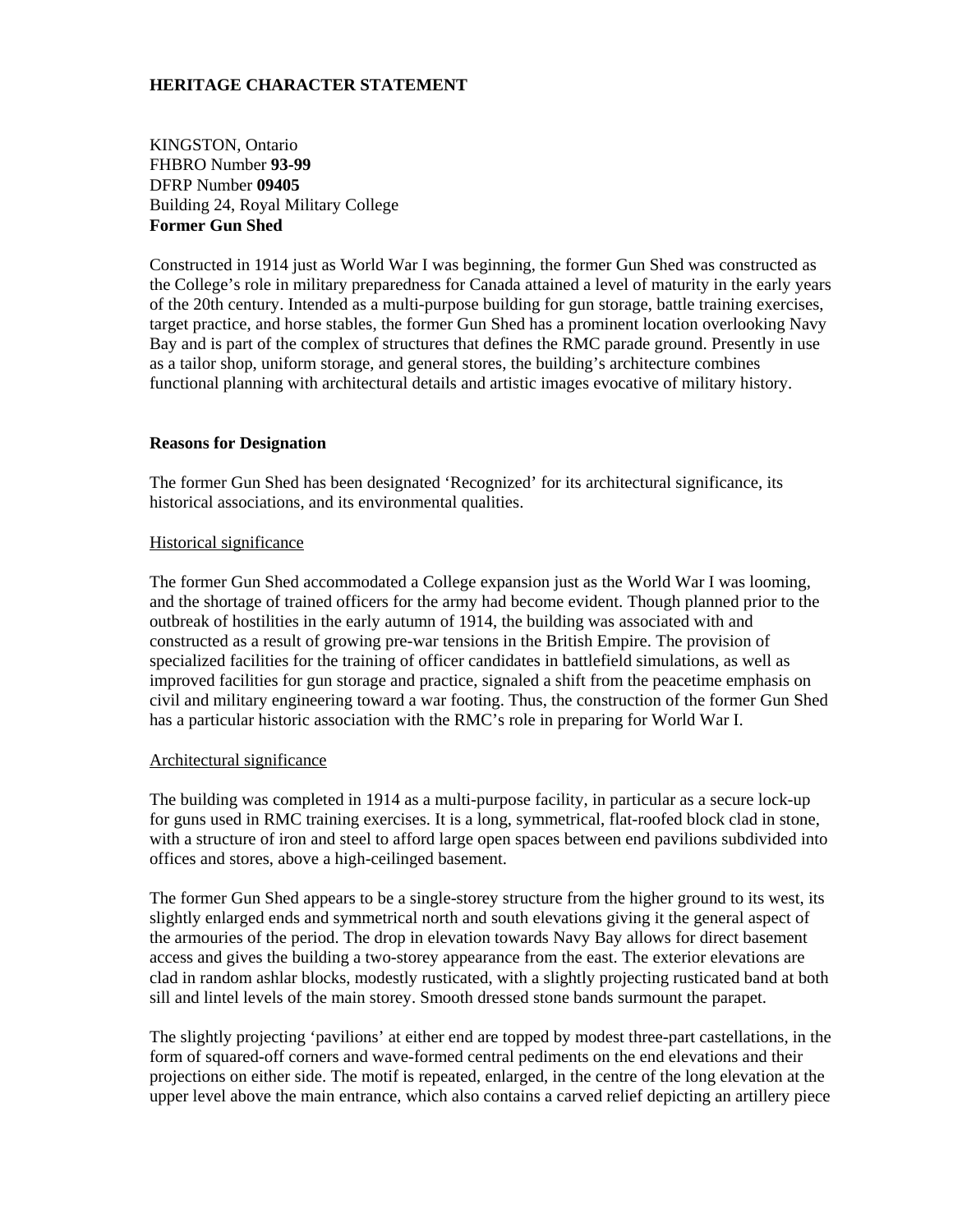on its carriage. A former upper-level entrance at the south end has been partly walled in and converted to a window, but its exterior stair remains in the landscape.

Basement-level windows have slightly projecting stone sills and lintels. Doorways on both levels and some smaller windows on the upper level are topped by massive relieving arches with curved soffits and flat tops. Most of the windows are door-sized vertical openings, with one-over-one double-hung sash.

Interior arrangements are substantially as built, though the lower-level horse stalls have been removed. The main level plan comprises offices at one end and gun storage at the other, with a large, almost unobstructed central room originally intended for the construction of battlefield models as part of the officer-training program of the RMC. V-jointed wooden dados line some walls in the office area and clad the two boxed columns in the central room. Some of the iron and steel framing is exposed in the lower level, and a prefabricated circular iron stair continues to enable movement between the floors.

## Environmental qualities

The relationship of the building to the complex defining the parade square remains essentially unchanged from the early part of the 20th century, though the lower-level landscape along the shoreline has been altered by paving and vehicle parking over the years. While the former Gun Shed does not face the square directly, the building and the greenery in front do provide a visual enclosure for this major space by screening views out of the northeast corner. In its present incarnation, the building is a regular destination for cadets, where dress uniforms are both fitted and stored.

# **Character-Defining Elements**

The heritage character of the former Gun Shed comprises the following character-defining elements:

- the long, symmetrical, single-volume, stone-clad mass, generally representing the interior arrangements in exterior forms.
- the regular fenestration and modulation of the long elevations, and the subsidiary symmetries of the end pavilions.
- the elaborated roof lines, with their articulated, castellated parapets.
- the large vertical windows.
- the open interior space, bracketed by subdivided end zones, and the surviving wooden and metal details inside.